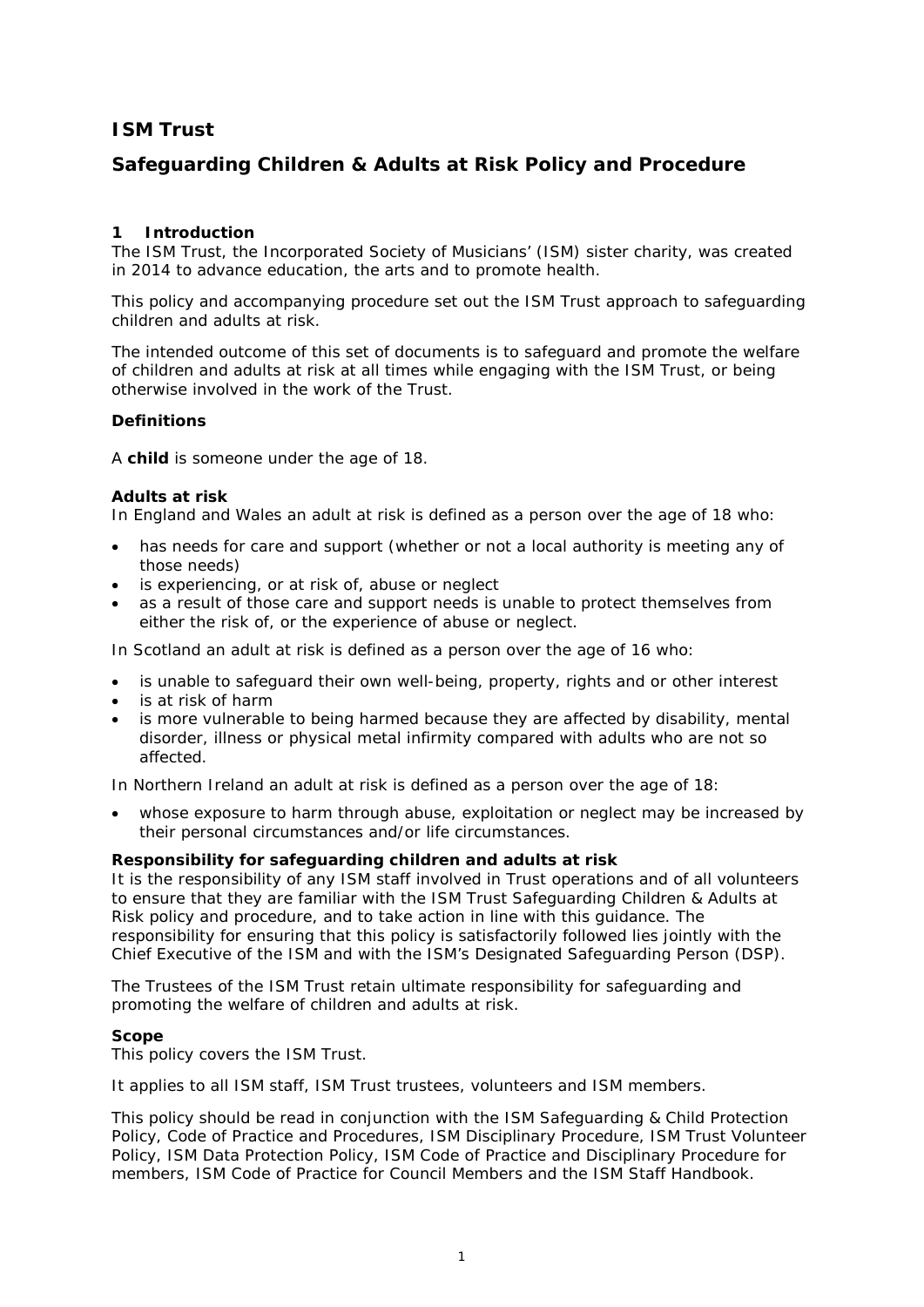## **Review**

The Trustees of the ISM Trust will review this policy every 12 months or following any legislative changes, whichever comes first.

### **2 Policy statement**

It is the ISM Trust's policy that:

- 1. Any ISM Staff, ISM Trust trustees and any volunteers working with the ISM Trust understand and accept their responsibilities in working together to safeguard children and adults at risk, and that they will report any concerns about a child or adult at risk or somebody else's behaviour using the procedures laid down in this document.
- 2. The Designated Safeguarding Person (DSP) within the ISM will be responsible for taking forward any action following an expression of concern and the lines of responsibility in respect of children and adults at risk are clear.
- 3. The Chief Executive of the ISM and, in his/her absence, the DSP, know how to make appropriate referrals to statutory agencies responsible for children and adults at risk.
- 4. Information relating to any allegation or disclosure must be clearly recorded as soon as possible, and there is a procedure setting out who should record information and the time-scales for passing it on.
- 5. The Children Act 1989 states that the welfare of the child is 'paramount'. This means that considerations of confidentiality which might apply to other situations should not be allowed to over-ride the right of children to be protected from harm. However, every effort should be made to ensure that confidentiality is maintained for all concerned when an allegation has been made and is being investigated.
- 6. The Care Act 2014 creates statutory obligations on local authorities to establish structures and procedures for dealing with adults considered to be at risk. One of the six key principles of safeguarding in the Act is prevention: it is better to act before harm occurs. This means that anyone who has concerns about an adult at risk should be made to understand that undertakings of confidentiality may not always be given to over-ride the need for adults at risk to be protected from harm.
- 7. This Safeguarding Children and Adults at Risk policy will be referred to or included in recruitment, training and policy materials, where appropriate.
- 8. It is part of the ISM's and the ISM Trust's acceptance of its responsibility of duty of care towards adults at risk that ISM staff involved in Trust operations who encounter child and adults at risk protection concerns in the context of their work will be supported when they report their concerns in good faith.

## **3 Designated Safeguarding Person responsibilities**

The ISM's Designated Safeguarding Person (DSP) has the following responsibilities:

- to work in accordance with the ISM Trust policy and procedures for safeguarding children and adults at risk;
- to ensure that the ISM Trust policies and procedures for the safety and welfare of adults and children with whom it has contact are satisfactorily followed by all ISM staff, ISM Trust trustees and volunteers involved with the Trust;
- to take decisions, in conjunction with the Chief Executive, about the action needed when informed of a concern about an adult;
- to liaise as appropriate with other organisations and statutory authorities with regard to safeguarding incidents;
- to ensure appropriate records of safeguarding incidents are made, maintained and securely stored.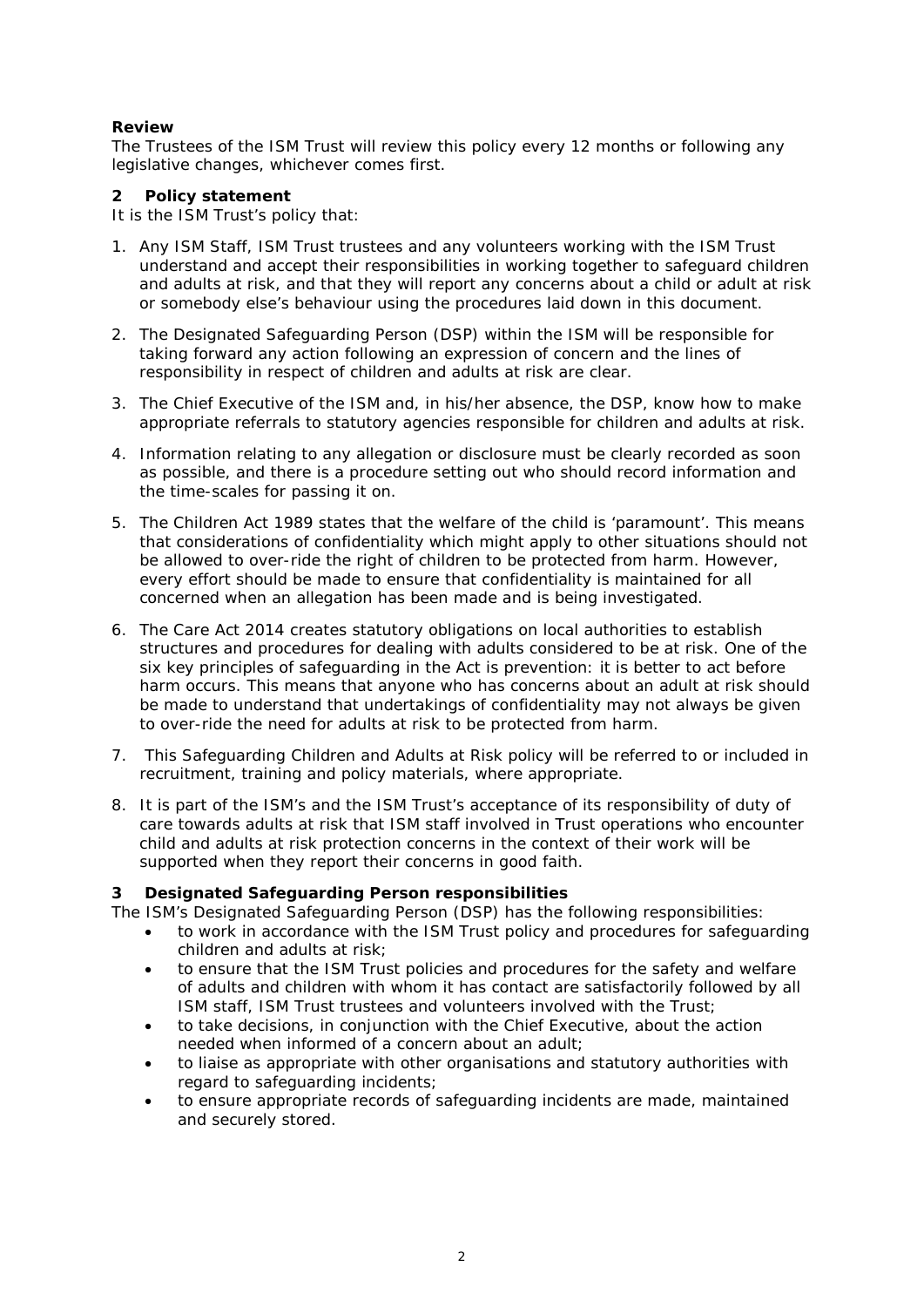## **PROCEDURE – identifying and reporting safeguarding concerns**

#### **Identifying concerns: what you should do**

- 1. Concerns may relate to physical abuse, sexual abuse, neglect, emotional abuse, financial abuse, and discriminatory abuse of a child or adult at risk. Multiple types of abuse against the adult are not uncommon. Perpetrators of abuse can include parents, carers, workers, institutions or other members. Types of abuse include:
	- **Physical** abuse, including hitting, slapping, pushing, kicking, misuse of medication, restraint, or inappropriate sanctions;
	- **Sexual** abuse, including rape and sexual assault or sexual acts to which the vulnerable adult has not consented, or could not consent or was pressured into consenting;
	- **Psychological** abuse, including emotional abuse, threats of harm or abandonment, deprivation of contact, humiliation, blaming, controlling, intimidation, coercion, harassment, verbal abuse, isolation or withdrawal from services or supportive networks;
	- **Financial or material** abuse, including theft, fraud, exploitation, pressure in connection with wills, property or inheritance or financial transactions, or the misuse or misappropriation of property, possessions or benefits;
	- **Neglect** and acts of omission, including ignoring medical or physical care needs, failure to provide access to appropriate health, social care or educational services, the withholding of the necessities of life, such as medication, adequate nutrition and heating; and
	- **Discriminatory** abuse, including racist, sexist, that based on a person's disability, and other forms of harassment, slurs or similar treatment.
- 2. Information that gives rise to concern may come from various sources observation, statements made by a child or adult at risk, by another member of the family, a friend, an ISM member or by an ISM colleague or contractor. Equal precedence will be given regardless of the source. The person making the disclosure/raising an alert will be informed that their concerns will be taken seriously and our procedures will be followed, a copy of which can be provided if requested.
- 3. All concerns and allegations, whatever their origin, must be taken seriously and considered with an open mind which does not pre-judge the situation. Remain calm and receptive. Listen without interrupting. Make it clear you take them seriously. If it is difficult to understand what the person is saying, explain this and ask if they would mind saying it again. It is important not to ask questions relating to the alleged abuse as this will preclude the police asking them should there be police involvement. Do not promise confidentiality.
- 4. You need to make a careful record of what has occurred, whether it is information you have received or an incident that you observed. It is important to do this as close to the incident as possible, and to be clear about what information has been passed on and to whom. Use the record sheet attached to this procedure, which will form the basis of any subsequent referral to social services. Continue to record in writing all subsequent events up to the time of intervention by social services.

#### **Reporting concerns procedure: what you should do**

1. The action taken will vary with the circumstances, but must always be taken as soon as possible. You should dial 999 and ask for the police or ambulance service if the person is in immediate danger, or needs urgent medical treatment. Remember to have regard to your own safety. Leave the situation if it is not safe for you.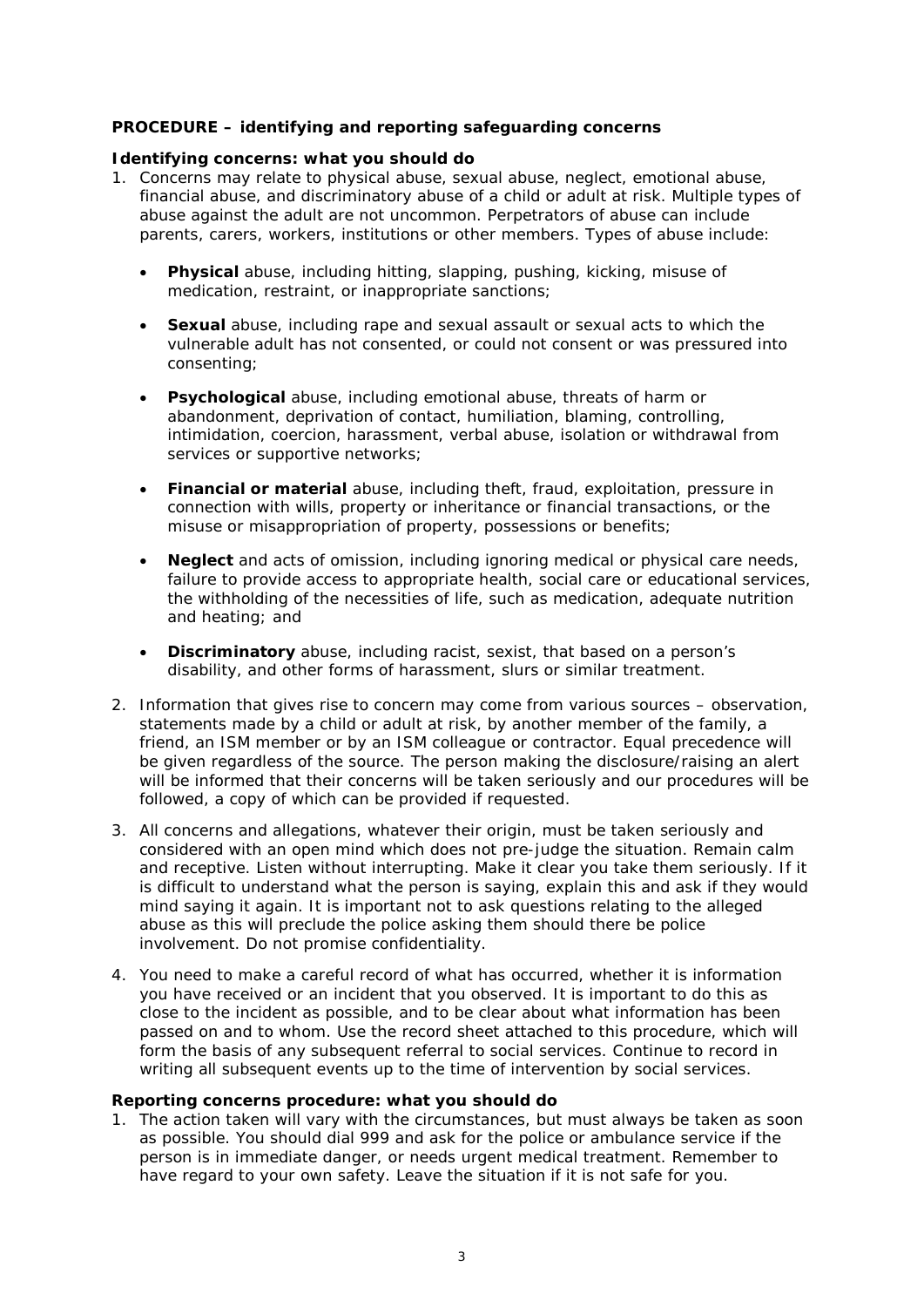- 2. If you suspect abuse: make a note of your concerns, whether based on a 'one-off' incident or remark, or noted as repetitious events or statements. Contact the Designated Safeguarding Person (DSP) immediately by telephone (020 7221 3499) or email (dsp@ismtrust.org).
- 3. The DSP will report matters to the Chief Executive and they will decide the appropriate way forward.
- 4. If you report a concern as described above but feel that it has not been dealt with properly, then raise the matter again using the ISM Staff Handbook Whistleblowing procedure.

# **Making a referral to local social services**

- 1. Where abuse is evident or disclosed or where workers report concerns of abuse, the DSP will:
	- follow local requirements regarding referral, including how records will be made and kept and whether details of injuries need to be recorded;
	- as appropriate to the circumstances, seek to discuss their concerns with the adult themselves;
	- obtain a record from the individual reporting the incident, stating the facts, written in black ink, signed and dated as soon as possible after the incident occurred and within 24 hours at the latest;
	- keep a record of any discussions both with the reporting individual and with Children's or Adult Services;
	- follow up all verbal reports within 48 hours with a written report, which contains objective, factual details;
	- record any other details of contacts, conversations or action taken, and ensure that all documents relating to the incident are stored securely and are kept for a minimum of 50 years;
	- report the incident immediately to the ISM Trust trustees (details anonymised);
	- if appropriate, report the incident to ISM Trust insurers using the incident report form (see Appendix). This will be appropriate if an incidence of abuse is alleged to have taken place on ISM premises, by ISM staff or volunteers, or during an ISM Trust event).
- 2. There may be circumstances where an adult at risk does not wish any action to be taken and does not agree to a referral being made on their behalf (please note: this does not apply to children). In such cases the safeguarding officer will consider whether there are reasons for overriding the person's wishes, for example:
	- because it is in the public interest;
	- to prevent further harm to the person themselves or to others;
	- because a crime has been or is about to be committed.
- 3. The DSP will seek guidance on the correct action to take in such circumstances on an anonymous basis from the Local Adults' Safeguarding Board/Local Authority Safeguarding Officer (England & Wales), Local Authority Adult Protection Committee (Scotland) or Protection of Vulnerable Adults Designated Officer in the relevant Health Trust Area (Northern Ireland) or children's social services as appropriate.
- 4. Individuals reporting concerns should note that that if they observe any marks, bruises or injuries on a child or adult, these are to be recorded on a body map chart. REPORTING INDIVIDUALS MUST NEVER TAKE PHOTOGRAPHS to record marks, injuries or bruises.
- 5. If the DSP is not contactable reporting individuals should contact the Local Safeguarding Adults Board (LSAB) or local children's social services for advice and/or direct referrals.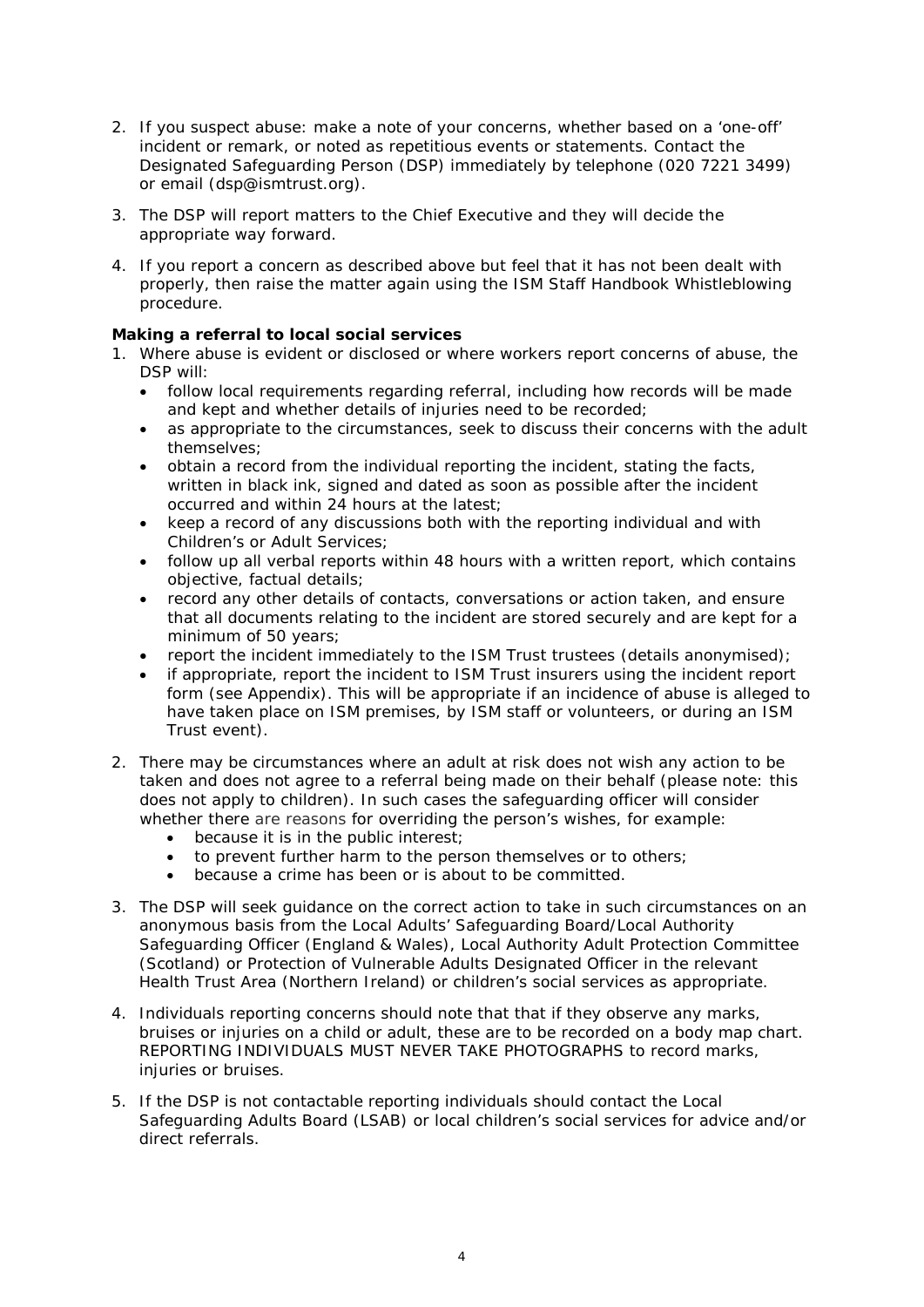# **Confidentiality**

The ISM Trust approach is that:

- information will only be shared on a 'need to know' basis when it is in the best interests of the adult at risk, and this should be judged on a case by case basis;
- confidentiality must not be confused with secrecy;
- informed consent should be obtained but, if this is not possible and other vulnerable adults are at risk, it may be necessary to override the requirement;
- it is inappropriate to give assurances of absolute confidentiality in cases where there are concerns about abuse, particularly in those situations when other vulnerable people may be at risk;
- in certain circumstances it will be necessary to exchange or disclose personal information which will need to be in accordance with the Data Protection Act 1998 and the ISM confidentiality and data protection policy.
- As noted at point 5 in our policy statement, the Children Act 1989 states that the welfare of the child is 'paramount'. This means that considerations of confidentiality which might apply to other situations should not be allowed to over-ride the right of children to be protected from harm. However, every effort should be made to ensure that confidentiality is maintained for all concerned when an allegation has been made and is being investigated.

## **Disclosure and Barring Service (DBS)**

Any relevant position whether paid or voluntary should be considered individually and separately to determine whether or not a DBS check is required or permitted by law.

# **If an ISM staff member, volunteer or trustee is subject to an allegation of abuse**

The DSP will notify Adult Services in the relevant local authority area in accordance with procedures laid down by the Local Safeguarding Adults Board (LSAB) (England & Wales) or Local Authority Adult Protection Committee (Scotland). The DSP will notify the Protection of Vulnerable Adults Designated Officer in the relevant Health Trust Area (Northern Ireland) within two days of the allegation.

The DSP will also inform the following:

- ISM insurance brokers :
- the Chair of the ISM Trust Board:
- the Chief Executive of the ISM;
- where relevant, the line manager of a member of ISM staff.

#### **Learning and development**

All individuals whose work may bring them in to contact with adults at risk will receive safeguarding training to enable them to understand and carry out their responsibilities under the ISM Trust safeguarding policy and procedure.

Designated safeguarding adults at risk officers will receive additional training with regard to their particular role and responsibilities.

#### **Acceptance of Safeguarding Adults at Risk procedure**

The Designated Safeguarding Person, and other individuals involved in the implementation of this Procedure are required to confirm in writing that they have received, read and understood its contents, in such form as may be specified by the Chief Executive of the ISM from time to time.

Responsibility for following this procedure rests with the individual. Failure to do so may result in disciplinary proceedings for ISM staff or the equivalent proceedings for volunteers or trustees.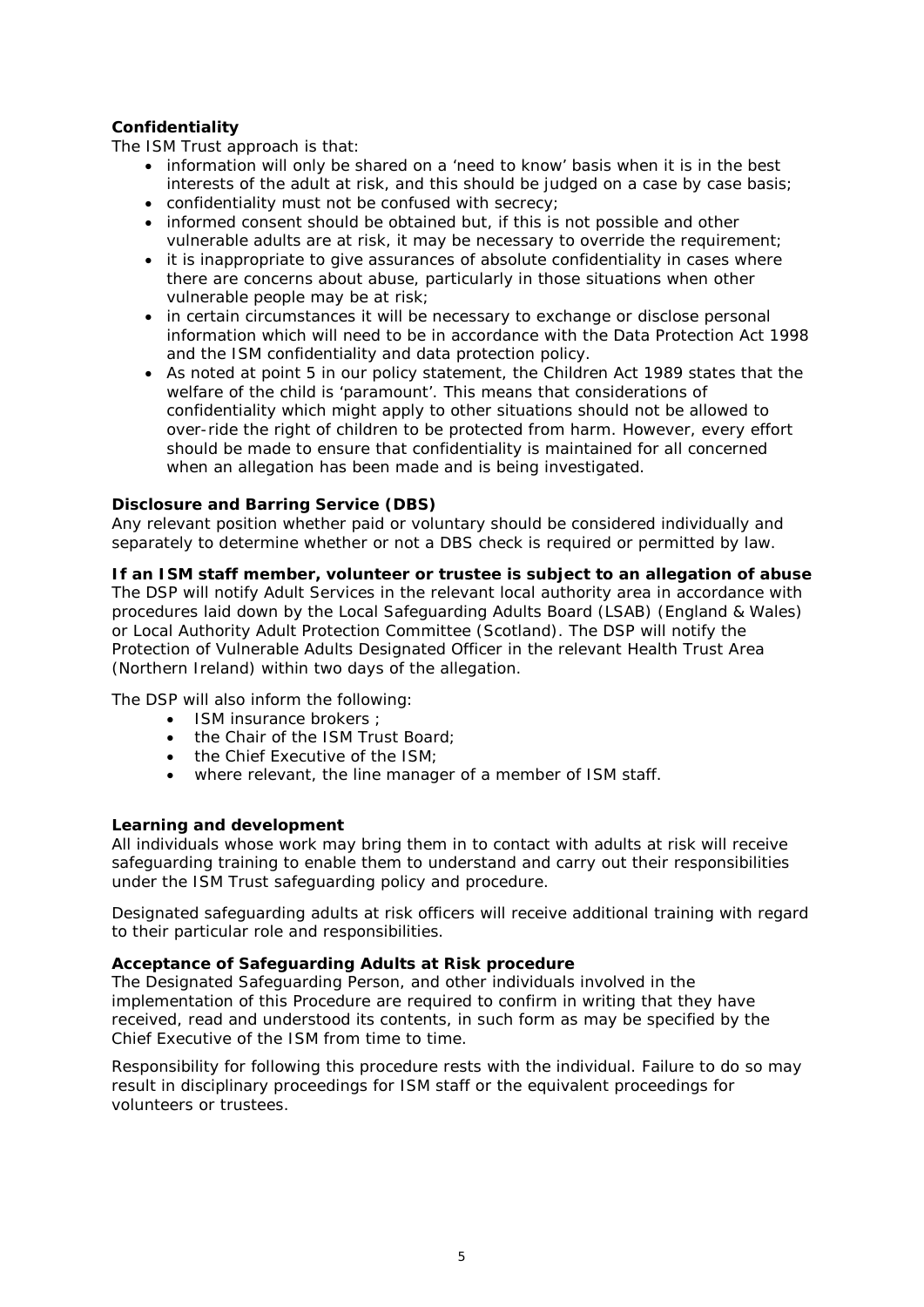# APPENDIX 1 **Reporting form for suspected of alleged abuse**

This form is to be used by individuals connected with the ISM Trust to report any incident involving actual or suspected abuse of a child or adult at risk.

The information in this form is confidential. It should only be sent to the Designated Safeguarding Person (DSP) or Chief Executive. It will be held in a safe and secure place in accordance with data protection regulations. However, a court of law may require the ISM Trust to disclose it as evidence.

Please fill in as much of the form as possible. Leave blank any areas for which you have no information. If raising general concerns about observed behaviour, please make this clear.

# **Part One – About You**

Your name:

Your relationship to the child or adult at risk:

## **Part Two – About the Child or adult at risk**

Child or adult at risk's name:

Is the child or adult at risk male or female?

Child or adult at risk's address:

Who does the child or adult at risk live with? Please give their names and dates of birth. What is the nature of their relationship?

Child or adult at risk's date of birth/ age:

What is the ethnicity, first language and religion of the child or adult at risk?

# **Part Three – About Your Concern**

How did you come to have a concern?

- Was abuse observed or suspected?
- Did an child or adult at risk disclose abuse?
- Was an allegation of abuse made by another person?

Date(s), time(s) and location(s) of any incident(s):

Nature of concern/allegation:

Name, address and date of birth of alleged perpetrator(s) Are they aware of your concerns?

Observations made by you (e.g. description of visible bruising, other injuries, child or adult at risk's emotional state etc)

N.B. Please make it clear whether each observation is fact, opinion or something you have been told.

Exactly what the child or adult at risk has said and what you have said: (Do not lead the child or adult at risk by asking them yes/no questions– ask open- ended